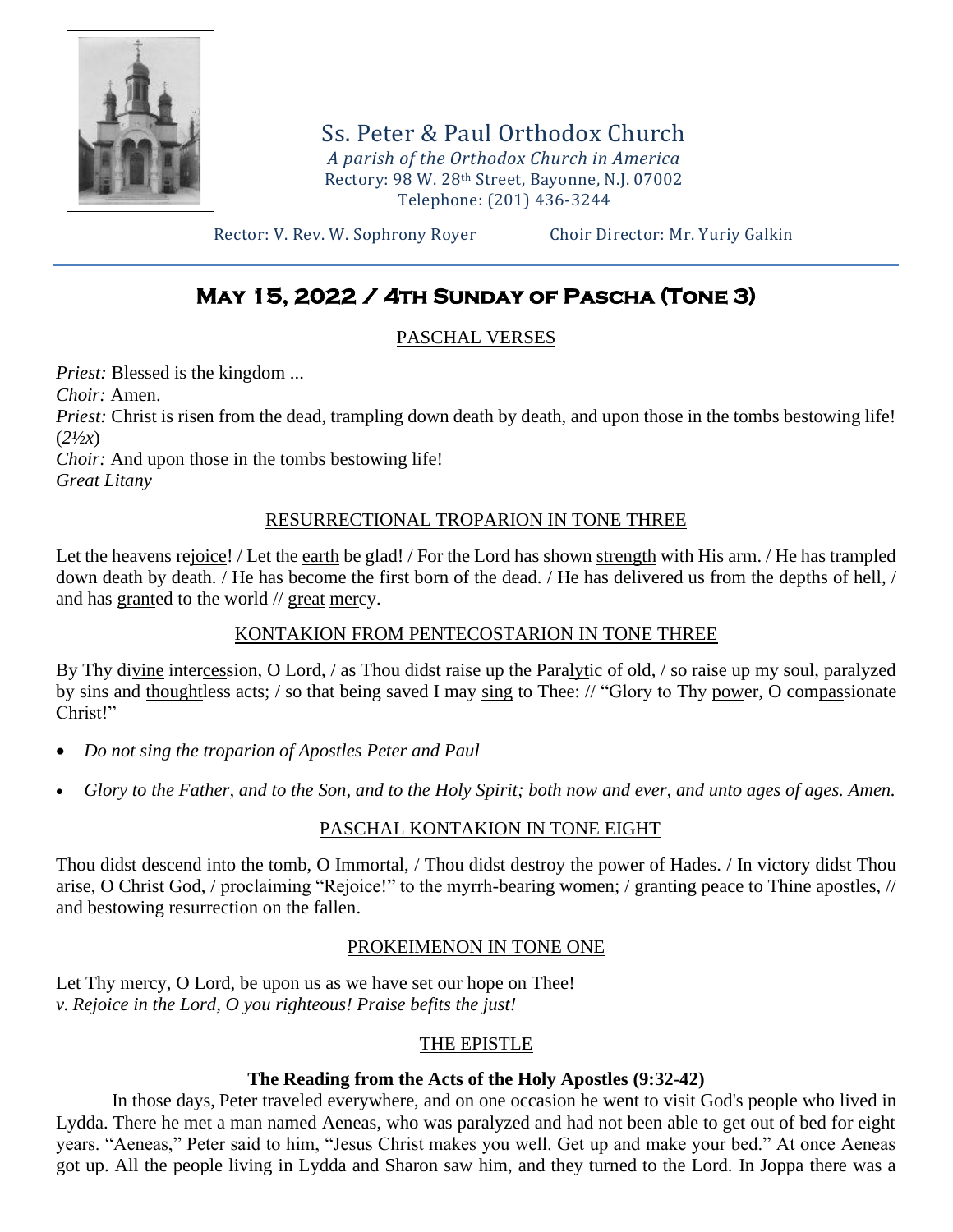woman named Tabitha, who was a believer. (Her name in Greek is Dorcas, meaning "a deer.") She spent all her time doing good and helping the poor. At that time she got sick and died. Her body was washed and laid in a room upstairs. Joppa was not very far from Lydda, and when the believers in Joppa heard that Peter was in Lydda, they sent two men to him with the message, "Please hurry and come to us." So Peter got ready and went with them. When he arrived, he was taken to the room upstairs, where all the widows crowded around him, crying and showing him all the shirts and coats that Dorcas had made while she was alive. Peter put them all out of the room, and knelt down and prayed; then he turned to the body and said, "Tabitha, get up!" She opened her eyes, and when she saw Peter, she sat up. Peter reached over and helped her get up. Then he called all the believers, including the widows, and presented her alive to them. The news about this spread all over Joppa, and many people believed in the Lord.

#### ALLELUIA IN TONE FIVE

Alleluia! Alleluia! Alleluia!

*v. I will sing of Thy mercies, O Lord, forever; with my mouth I will proclaim Thy truth from generation to generation.*

*v. For Thou hast said: Mercy will be established forever; Thy truth will be prepared in the heavens.*

#### THE GOSPEL

#### **The Reading from the Holy Gospel according to St. John (5:1-15)**

Jesus went to Jerusalem for a religious festival. Near the Sheep Gate in Jerusalem there is a pool with five porches; in Hebrew it is called Bethesda. A large crowd of sick people were lying on the porches—the blind, the lame, and the paralyzed. For an angel went down at a certain season into the pool, and troubled the water: whosoever then first after the troubling of the water stepped in was made whole of whatsoever disease he had. A man was there who had been sick for thirty-eight years. Jesus saw him lying there, and he knew that the man had been sick for such a long time; so he asked him, "Do you want to get well?" The sick man answered, "Sir, I don't have anyone here to put me in the pool when the water is stirred up; while I am trying to get in, somebody else gets there first." Jesus said to him, "Get up, pick up your mat, and walk." Immediately the man got well; he picked up his mat and started walking. The day this happened was a Sabbath, so the Jewish authorities told the man who had been healed, "This is a Sabbath, and it is against our Law for you to carry your mat." He answered, "The man who made me well told me to pick up my mat and walk." They asked him, "Who is the man who told you to do this?" But the man who had been healed did not know who Jesus was, for there was a crowd in that place, and Jesus had slipped away. Afterward, Jesus found him in the Temple and said, "Listen, you are well now; so stop sinning or something worse may happen to you." Then the man left and told the Jewish authorities that it was Jesus who had healed him.

#### FESTAL MEGALYNARION IN TONE FOUR

#### *[Instead of "It is truly meet…," we sing the following]*

*Refrain:* The angel cried unto the Lady that is full of grace: / Rejoice, O pure Virgin! And again, I say, rejoice! / For thy Son is risen from the grave on the third day, // and has raised the dead, O ye people, be joyful! *Heirmos:* Shine, shine, O new Jerusalem, / for the glory of the Lord hath arisen upon thee; / dance now and be glad, O Zion, / and do thou exult, O pure Theotokos, // in the arising of Him Whom thou didst bear

#### COMMUNION HYMN

Receive the Body of Christ; taste the fountain of immortality! Praise the Lord from the heavens, praise Him in the highest! Alleluia! Alleluia! Alleluia!

#### AT COMMUNION TO DISMISSAL

*Priest: "In the fear of God…" Choir: "Blessed is He that comes in the Name of the Lord… "*